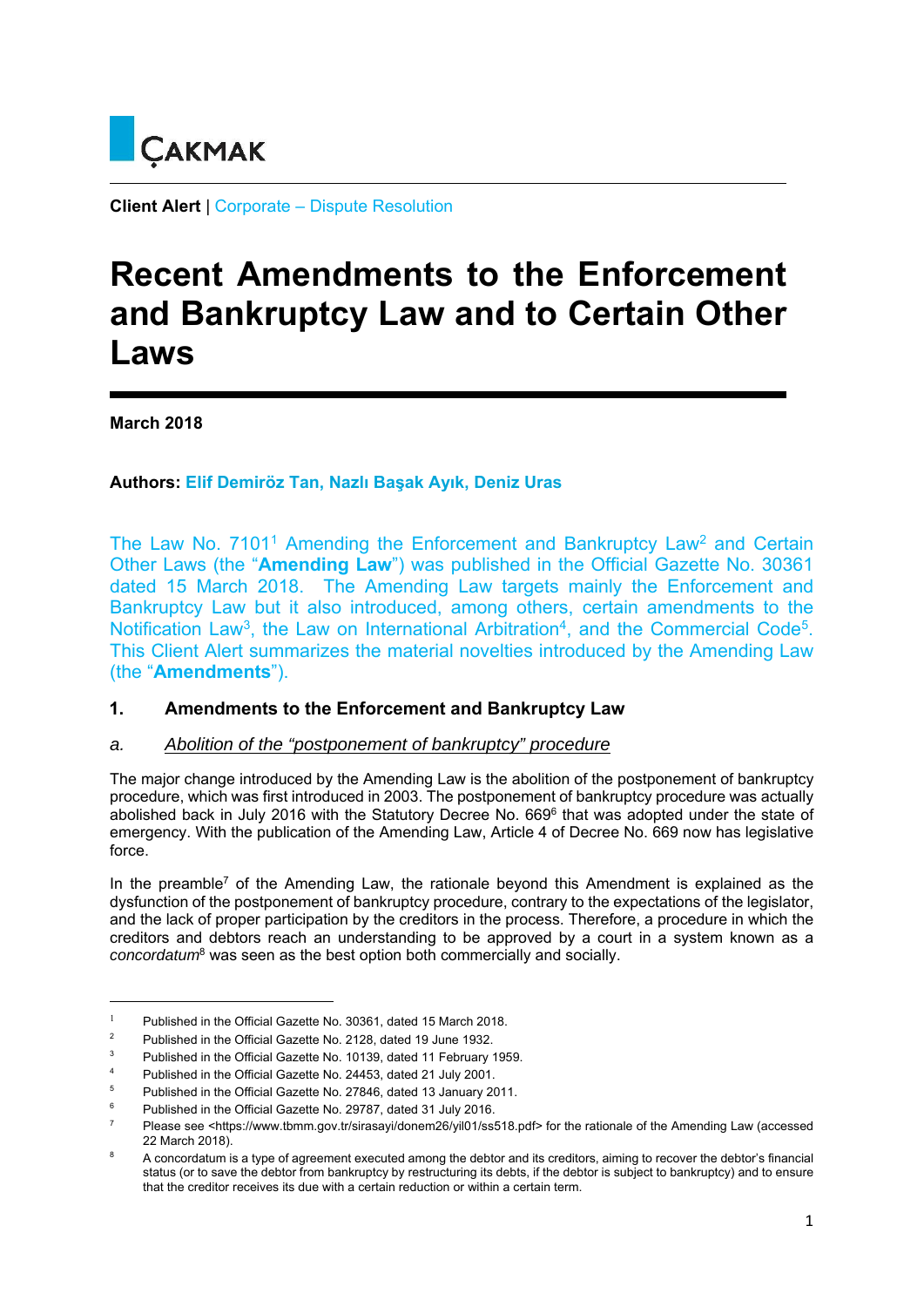With the entry into force of the Amendments, the equity companies and cooperatives (*i.e.* the debtors) who run the risk of going bankrupt due to their inability to pay their debts when they have become due, or there is a risk that they will not be able to pay their debts once due, must now apply for a concordatum instead of the postponement of bankruptcy. A creditor who is eligible to demand the company's bankruptcy can also apply to the commercial court of first instance for the company to be subject to a concordatum.

## *b. Grant of Priority to the Credits Secured by a Pledge*

The Amending Law grants to the creditors who have their credit secured by a pledge a right of priority over the money obtained from the sale of the pledged assets during the bankruptcy proceedings. As opposed to the previous version of the Enforcement and Bankruptcy Law, this right of the creditors is prioritized over the public receivables such as custom duties and real estate related taxes.

## *c. Termination of Bilateral Contracts*

The Amending Law introduces important provisions concerning the bilateral contracts to which the debtor subject to a concordatum is a party to:

- If such a contract is considered important for the continuation of the operations of the debtor's enterprise, any provision stating that the request of concordatum by a party shall be considered (i) a breach of the contract, (ii) a cause for rightful termination, or (iii) an event for the debts to become due, shall not be enforced; and
- If such a contract creates continuous obligations between the parties (*i.e.* a lease agreement, long term supply contract, etc.) that prevents the concordatum to achieve its purpose, the contract may be terminated upon the request of the debtor and the approval of the court. The compensation for termination of the contract shall be added to the scope of the concordatum project.

## *d. Prevention of Application for Judicial Remedies*

The Amending Law eliminates the possibility of appeal against decisions concerning (i) the grant of a temporary grace period9 *(geçici mühlet)*, (ii) the extension of the temporary grace period, (iii) the rejection of a temporary grace period to be terminated, or (iv) the appointment of a temporary commissioner.

## *e. Involvement of the Creditors in the Process*

The Amending Law introduces several provisions allowing the creditors to be more involved in the bankruptcy process. One of these Amendments requires the bankruptcy administration to provide information on the planning and general outcomes of the bankruptcy liquidation procedure upon the request of creditors who have been accepted to form a part of the bankruptcy estate. Prior to this Amendment, creditors could apply to the bankruptcy administration to request information; however, because the law did not contain an express obligation to provide information, the creditors were generally dissatisfied by the responses provided. We believe that this Amendment aims to solve this problem.

## **2. Amendments to Certain Other Legislation**

## *a. The Law on International Arbitration*

The determination of the competent court for actions to annul an arbitral award was a point of discussion in Turkish doctrine. Although the unclarity was resolved in favor of the civil courts of first instance by the Supreme Court<sup>10</sup>, the Amendments may render the Supreme Court's interpretation inapplicable. Under the Amendments, the competent court for the annulment of an arbitral award is the regional court of

 9 The provisional grace period is a new feature set out by the Amending Law, and is a three-month time period, which can be further extended by two months, in which the court will decide whether the concordatum project is feasible. Upon the report of the commissioner, the court will decide within this period whether to accept the concordatum application and grant a oneyear grace period.

<sup>&</sup>lt;sup>10</sup> Supreme Court 15<sup>th</sup> Civil Chamber E.2017/1666, K.2017/2907, dated 20 April 2017.